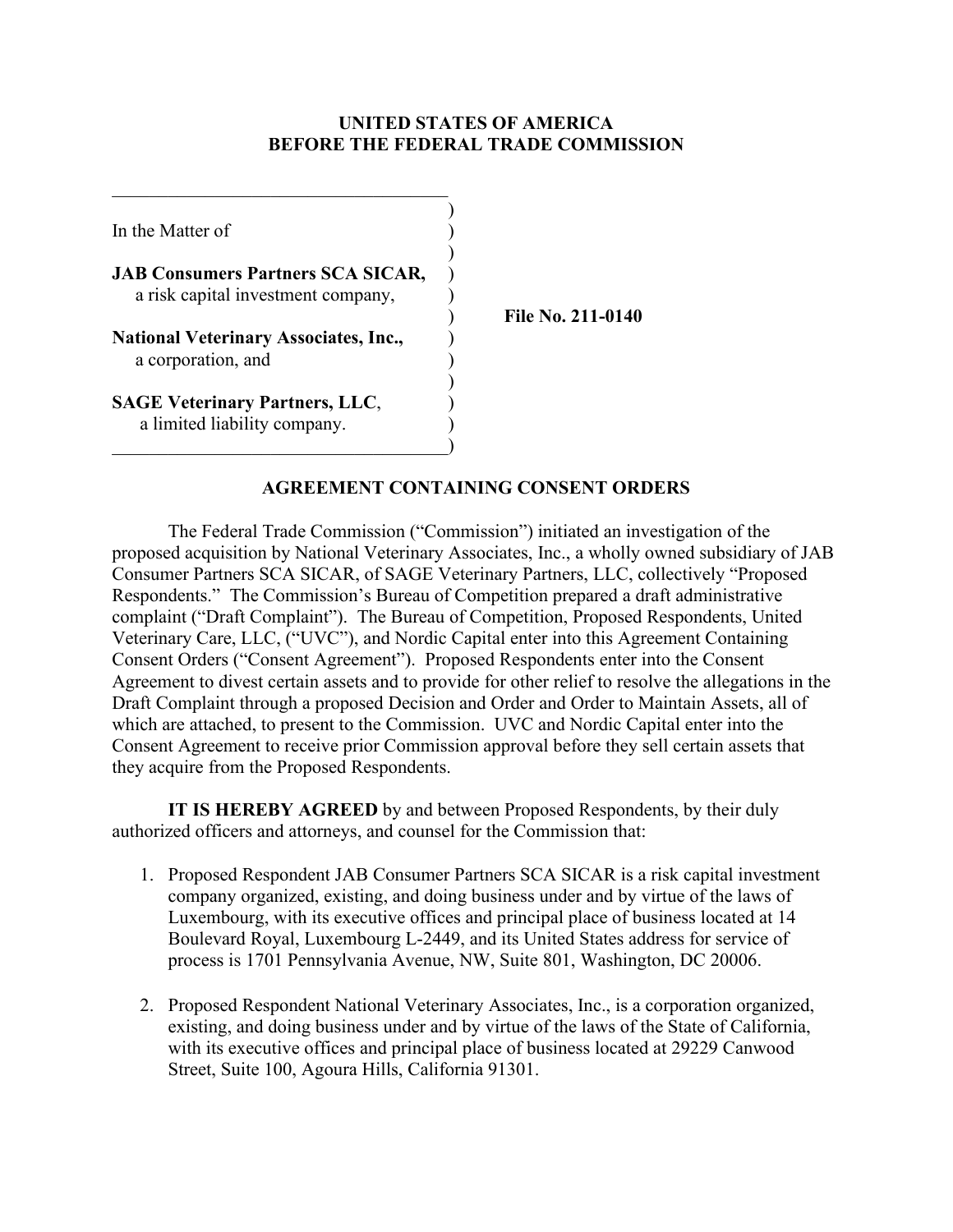- 3. Proposed Respondent SAGE Veterinary Partners, LLC, is a limited liability company organized, existing, and doing business under and by virtue of the laws of the State of Delaware, with its executive offices and principal place of business located at 1390 Willow Pass Road, #470, Concord, California 95420.
- 4. Proposed Respondents admit all the jurisdictional facts set forth in the Draft Complaint.
- 5. Proposed Respondents waive:
	- a. any further procedural steps;
	- b. the requirement that the Decision and Order and the Order to Maintain Assets contain a statement of findings of fact and conclusions of law;
	- c. all rights to seek judicial review or otherwise to challenge or contest the validity of the Decision and Order or the Order to Maintain Assets entered pursuant to this Consent Agreement; and
	- d. any claim under the Equal Access to Justice Act.
- 6. This Consent Agreement is for settlement purposes only and does not constitute an admission by Proposed Respondents that the law has been violated as alleged in the Draft Complaint, or that the facts as alleged in the Draft Complaint, other than jurisdictional facts, are true.
- 7. Proposed Respondents shall submit an initial compliance report, pursuant to Commission Rule 2.33, 16 C.F.R. § 2.33, no later than 30 days after the date on which Proposed Respondents execute this Consent Agreement and subsequent compliance reports every 30 days thereafter until the Order to Maintain Assets becomes final. After the Order to Maintain Assets becomes final, the reporting obligations contained in the Order to Maintain Assets shall control and the reporting obligations under this Consent Agreement shall cease. Each compliance report shall set forth in detail the manner in which Proposed Respondents have complied, have prepared to comply, are complying, and will comply with the Consent Agreement, Decision and Order, and the Order to Maintain Assets. Proposed Respondents shall provide sufficient information and documentation to enable the Commission to determine independently whether Proposed Respondents are in compliance with the Consent Agreement, the Decision and Order, and the Order to Maintain Assets.
- 8. Each compliance report submitted pursuant to Paragraph 7 above shall be verified in the manner set forth in 28 U.S.C. § 1746 by the Chief Executive Officer or another officer or employee specifically authorized to perform this function. Proposed Respondents shall electronically file their compliance reports with the Secretary of the Commission at ElectronicFilings@ftc.gov, and with the Compliance Division at bccompliance@ftc.gov, as required by Commission Rule 2.41(a), 16 C.F.R. § 2.41(a). In addition, Proposed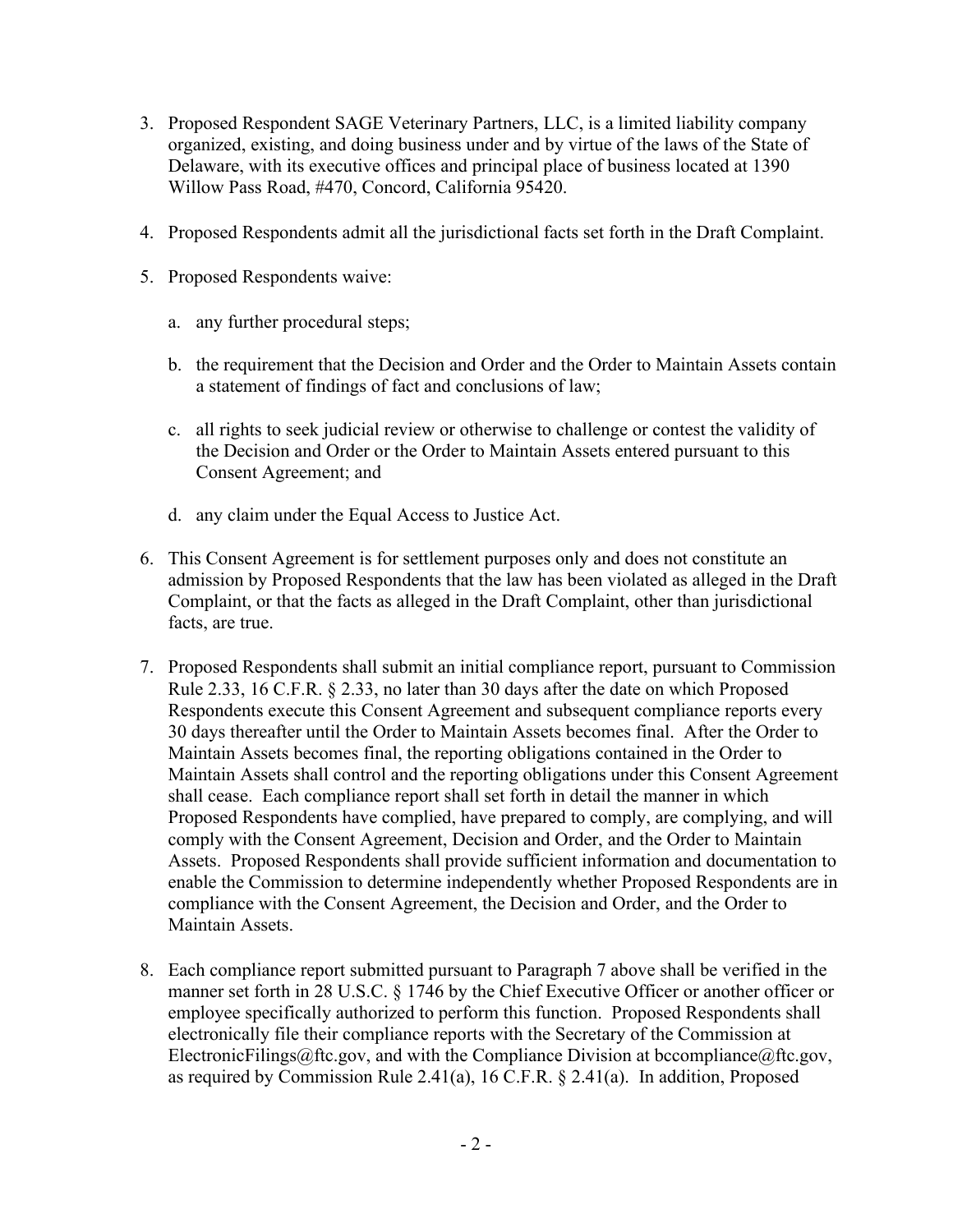Respondents shall provide a copy of each compliance report to the Monitor, if one has been appointed pursuant to the Decision and Order and the Order to Maintain Assets.

- 9. This Consent Agreement, and any compliance reports filed pursuant to this Consent Agreement, shall not become part of the public record of the proceeding unless and until the Commission accepts the Consent Agreement. If the Commission accepts this Consent Agreement, the Commission will place it, together with the Complaint, the proposed Decision and Order, the Order to Maintain Assets, an explanation of the provisions of the proposed Decision and Order and the Order to Maintain Assets, and any other information that may help interested persons understand the orders on the public record for the receipt of comments for 30 days.
- 10. Because there may be interim competitive harm, the Commission may issue and serve its Complaint (in such form as circumstances may require) and the Order to Maintain Assets in this matter at any time after it accepts the Consent Agreement for public comment.
- 11. This Consent Agreement contemplates that, if the Commission accepts the Consent Agreement, the Commission thereafter may withdraw its acceptance of this Consent Agreement and notify Proposed Respondents, in which event the Commission will take such action as it may consider appropriate. If the Commission does not subsequently withdraw such acceptance pursuant to the provisions of Commission Rule 2.34, 16 C.F.R. § 2.34, and it has already issued the Complaint and the Order to Maintain Assets, the Commission may, without further notice to Proposed Respondents, issue the attached Decision and Order containing an order to divest and to provide for other relief in disposition of the proceeding.
- 12. The Decision and Order and the Order to Maintain Assets shall become final upon service. Delivery of the Complaint, the Decision and Order, and the Order to Maintain Assets to Proposed Respondents by any means provided in Commission Rule 4.4(a), 16 C.F.R. § 4.4(a), or by delivery to United States counsel for Proposed Respondents identified in this Consent Agreement, shall constitute service to Proposed Respondents. Proposed Respondents waive any rights they may have to any other manner of service. Proposed Respondents also waive any rights they may otherwise have to service of any appendices attached to or incorporated by reference into the Decision and Order or the Order to Maintain Assets, if Proposed Respondents are already in possession of such Appendices, and agree that they are bound to comply with and will comply with the Decision and Order and the Order to Maintain Assets to the same extent as if they had been served with copies of the Appendices.
- 13. The Complaint may be used in construing the terms of the Decision and Order and the Order to Maintain Assets, and no agreement, understanding, representation, or interpretation not contained in the Decision and Order, the Order to Maintain Assets, or the Consent Agreement may be used to vary or contradict the terms of the Decision and Order or the Order to Maintain Assets.
- 14. By signing this Consent Agreement, Proposed Respondents represent and warrant that: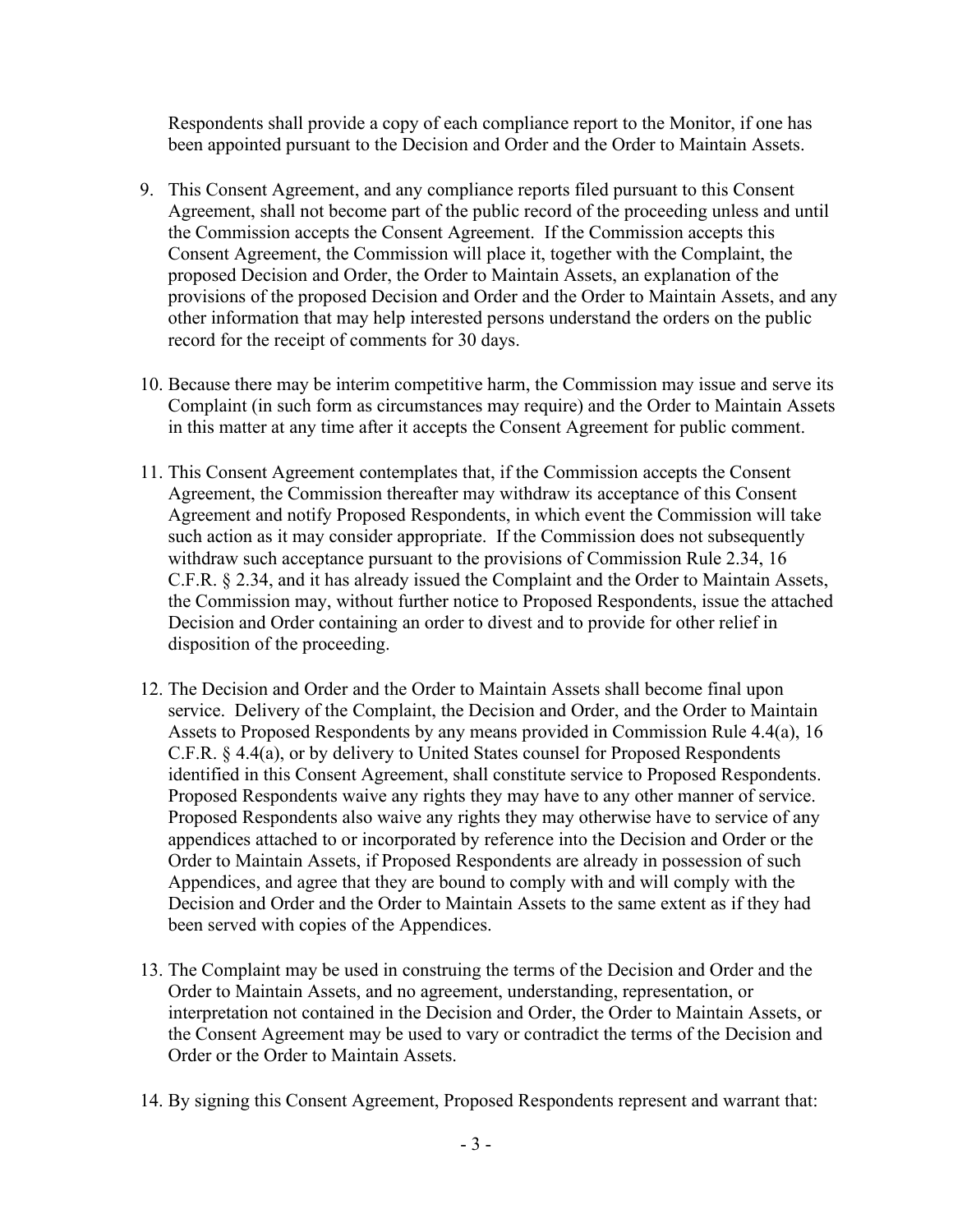- a. they can fulfill all the terms of and accomplish the full relief contemplated by the Decision and Order and the Order to Maintain Assets, including, among other things, effectuating all required divestitures, assignments, and transfers, and obtaining any necessary approvals from governmental authorities, leaseholders, and other third parties to effectuate the divestitures, assignments, and transfers; and
- b. all parents, subsidiaries, affiliates, and successors necessary to effectuate the full relief contemplated by this Consent Agreement, the Decision and Order, and the Order to Maintain Assets are parties to this Consent Agreement and are bound as if they had signed this Consent Agreement and were made parties to this proceeding, or are within the control of parties to this Consent Agreement, the Decision and Order and the Order to Maintain Assets, or will be after the acquisition.
- 15. Proposed Respondents have read the Draft Complaint, the proposed Decision and Order, and the Order to Maintain Assets. From the date Proposed Respondents sign the Consent Agreement, each agrees to comply with the terms of the proposed Decision and Order, and Proposed Respondents agree to comply with the Order to Maintain Assets. Proposed Respondents understand that once the Commission has issued the Decision and Order and the Order to Maintain Assets, they will be required to file one or more compliance reports setting forth in detail the manner in which they have complied, have prepared to comply, are complying, and will comply with the Decision and Order and the Order to Maintain Assets. When final, the Decision and Order and the Order to Maintain Assets shall have the same force and effect and may be altered, modified, or set aside in the same manner and within the same time as provided by statute for other orders. Proposed Respondents further understand that they may be liable for civil penalties in the amount provided by law for each violation of the Decision and Order and of the Order to Maintain Assets.

**IT IS FURTHER HEREBY AGREED** by and between UVC and Nordic Capital, by each of their duly authorized officers and attorneys, and counsel for the Commission that:

- 16. Nordic Capital Epsilon SCA, SICAV-RAIF ("Nordic Capital") (acting in respect of its Compartment 1) ("Fund X") is a fund established and registered in Luxembourg, with its registered office at 8, rue Lou Hemmer L - 1748 Senningerberg, Luxembourg. Its overall management is vested in, and it acts through, its general partner, Nordic Capital Epsilon GP SARL (a company established in Luxembourg).
- 17. UVC is a limited liability company organized, existing, and doing business under, and by virtue of the laws of the State of Delaware, with its executive offices and principal place of business located at 4360 Northlake Boulevard, Suite 214, Palm Beach Gardens, Florida 33410.
- 18. UVC and Nordic Capital enter into this Consent Agreement solely for the purpose of agreeing to comply with the requirements of Section XII of the Order.
- 19. UVC and Nordic Capital represent and warrant that they will comply with, and be bound by, the requirements of Section XII of the Decision and Order. UVC and Nordic Capital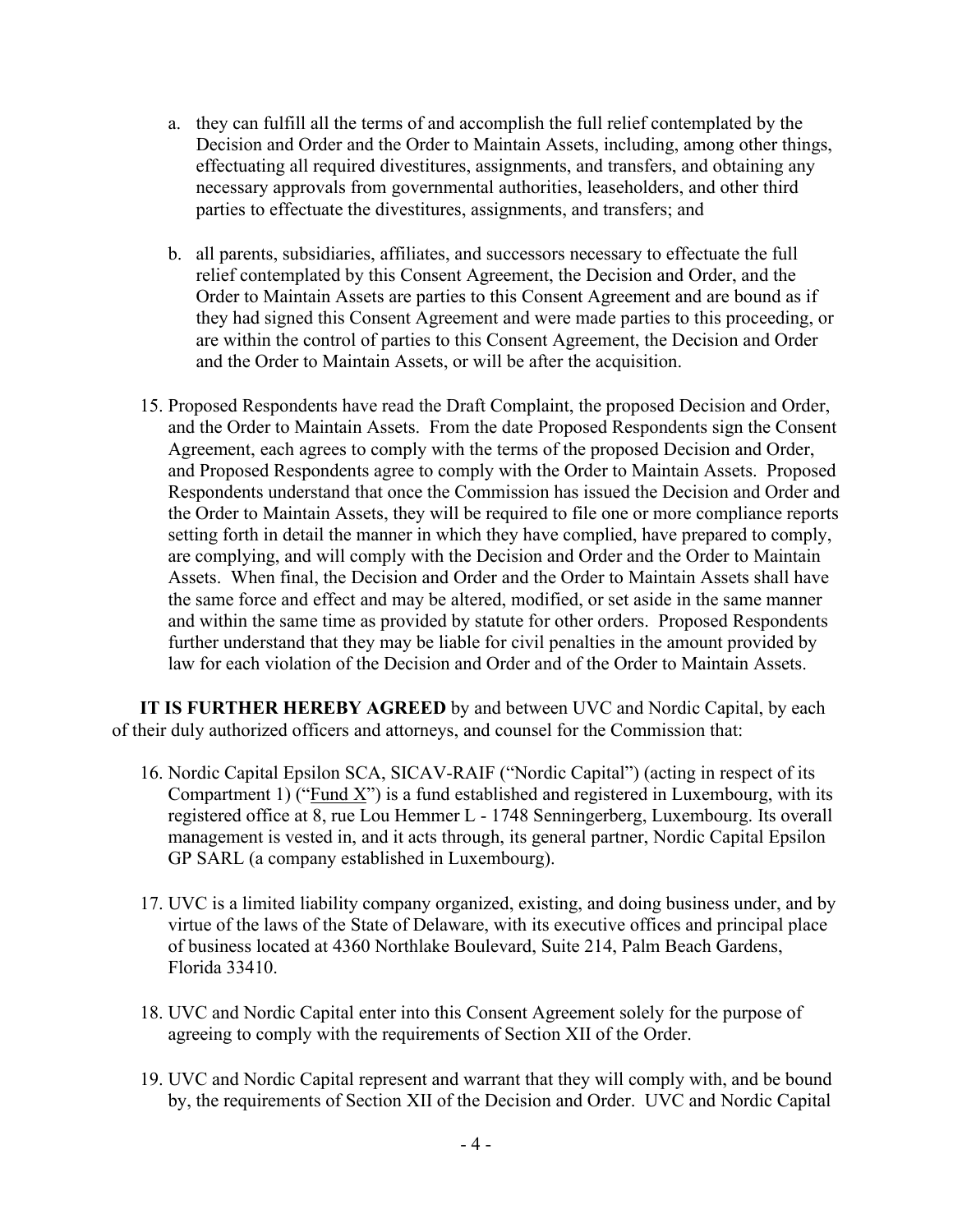further agree that they will be liable for any relief available to enforce their compliance with the Consent Agreement and with Section XII of the Decision and Order.

20. UVC and Nordic Capital represent and warrant that all parents, subsidiaries, partners, affiliates, and successors necessary to effectuate its compliance with Section XII of the Order are within their control.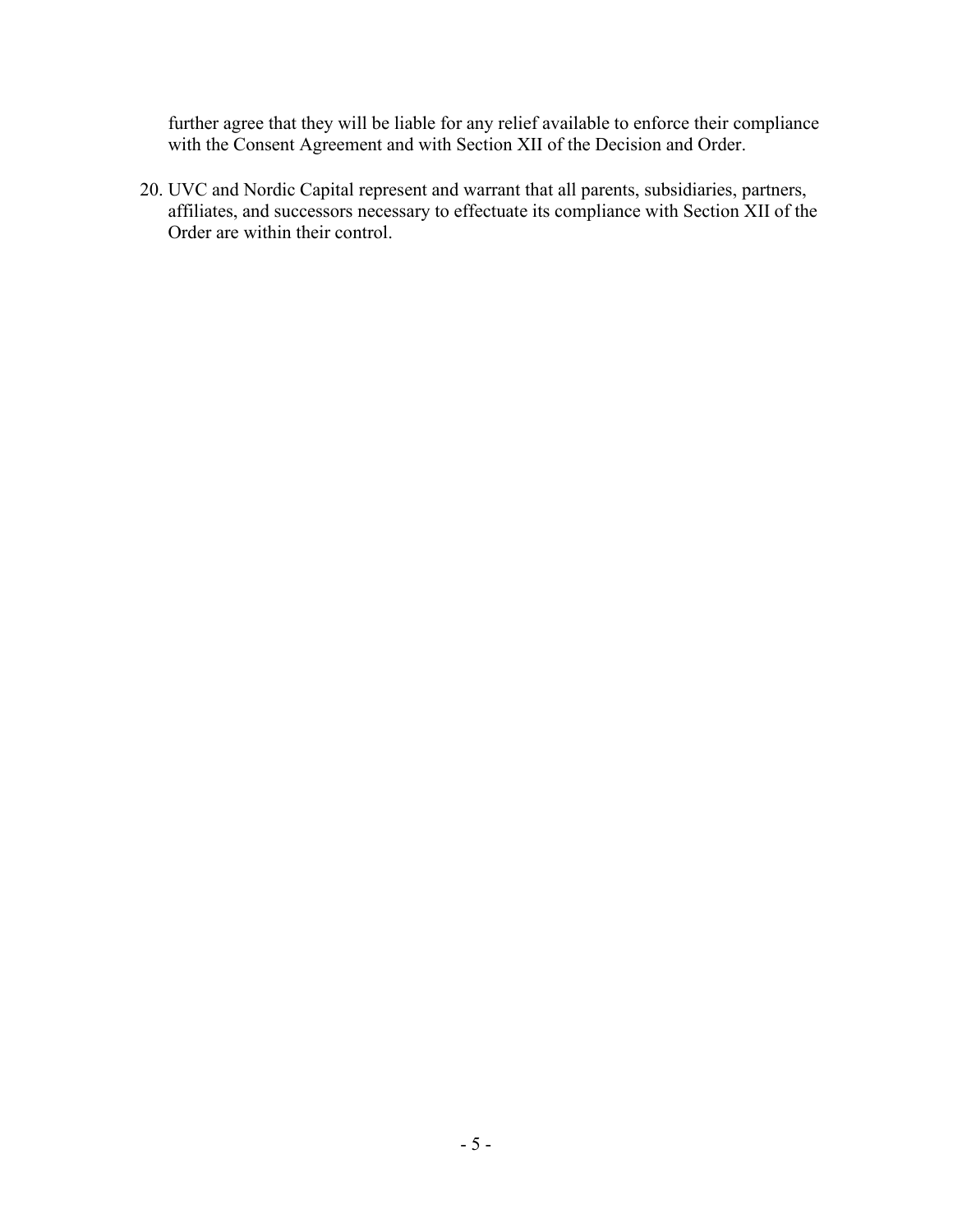### **JAB Consumer Partners SCA SICAR Federal Trade Commission**

By: JAB Consumer GP s.a.r.l. acting in its capacity as General Partner of JAB Consumer Partners SCA SICAR

Dated:

 $\mathcal{L}_\text{max}$  , where  $\mathcal{L}_\text{max}$  and  $\mathcal{L}_\text{max}$ By: Hermann Knoedgen Authorized Representative

#### National Veterinary Associates, Inc.

Stephen A. Mohr Acting Assistant Director Bureau of Competition

By: Gregory Hartmann Chief Executive Officer and President

 $\mathcal{L}_\mathcal{L}$  , which is a set of the set of the set of the set of the set of the set of the set of the set of the set of the set of the set of the set of the set of the set of the set of the set of the set of the set of

Dated: \_\_\_\_\_\_\_\_\_\_\_\_\_\_\_\_\_\_\_\_\_\_ James R. Weiss, Jr.

Deputy Assistant Director Bureau of Competition

 $\mathcal{L}_\mathcal{L}$  , which is a set of the set of the set of the set of the set of the set of the set of the set of the set of the set of the set of the set of the set of the set of the set of the set of the set of the set of

Alexis J. Gilman Crowell & Moring LLP<br>
Counsel for JAB Consumer Partners<br>
Holly L. Vedova Counsel for JAB Consumer Partners SCA SICAR and National Veterinary Director Associates, Inc. **Bureau of Competition** 

 $\mathcal{L}_\mathcal{L}$  , which is a set of the set of the set of the set of the set of the set of the set of the set of the set of the set of the set of the set of the set of the set of the set of the set of the set of the set of

Dated:

\_\_\_\_\_\_\_\_\_\_\_\_\_\_\_\_\_\_\_\_\_\_\_\_\_\_\_\_ \_\_\_\_\_\_\_\_\_\_\_\_\_\_\_\_\_\_\_\_\_\_\_\_\_\_\_\_ By: Frank Engelen By: Michael Barnett Attorney Bureau of Competition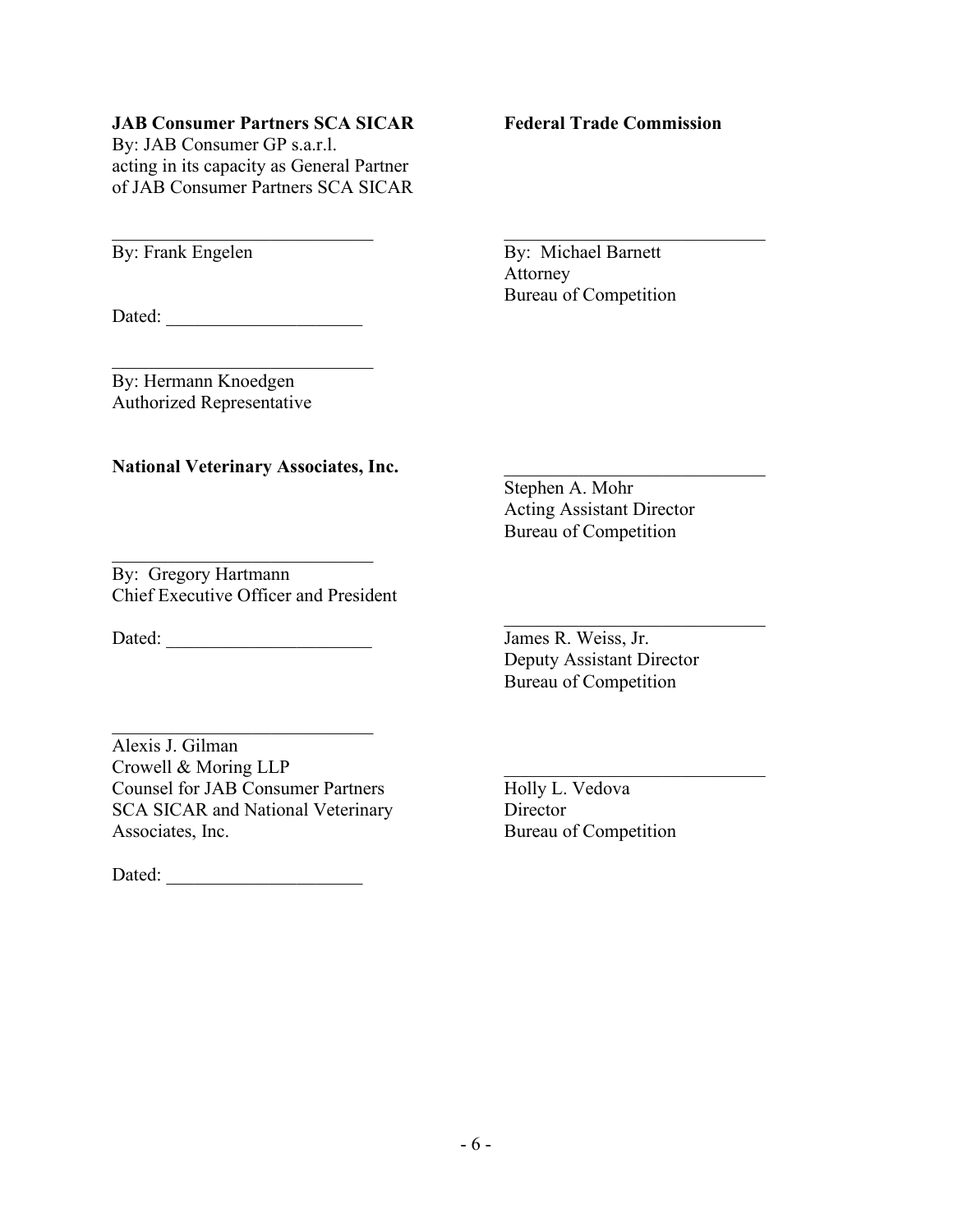# **SAGE Veterinary Partners, LLC**

 $\mathcal{L}_\mathcal{L}$  , which is a set of the set of the set of the set of the set of the set of the set of the set of the set of the set of the set of the set of the set of the set of the set of the set of the set of the set of By: Gina Del Vecchio Chief Executive Officer

Dated: \_\_\_\_\_\_\_\_\_\_\_\_\_\_\_\_\_\_\_\_\_\_

 $\overline{\phantom{a}}$  , where  $\overline{\phantom{a}}$ James J. Calder Katten Muchin Rosenman LLP Counsel for SAGE Veterinary Partners, LLC

Dated: \_\_\_\_\_\_\_\_\_\_\_\_\_\_\_\_\_\_\_\_\_\_

**United Veterinary Care, LLC**

 $\mathcal{L}=\mathcal{L}=\mathcal{L}=\mathcal{L}=\mathcal{L}=\mathcal{L}=\mathcal{L}=\mathcal{L}=\mathcal{L}=\mathcal{L}=\mathcal{L}=\mathcal{L}=\mathcal{L}=\mathcal{L}=\mathcal{L}=\mathcal{L}=\mathcal{L}=\mathcal{L}=\mathcal{L}=\mathcal{L}=\mathcal{L}=\mathcal{L}=\mathcal{L}=\mathcal{L}=\mathcal{L}=\mathcal{L}=\mathcal{L}=\mathcal{L}=\mathcal{L}=\mathcal{L}=\mathcal{L}=\mathcal{L}=\mathcal{L}=\mathcal{L}=\mathcal{L}=\mathcal{L}=\mathcal{$ By: Scott Crawford Chief Executive Officer

Dated: \_\_\_\_\_\_\_\_\_\_\_\_\_\_\_\_\_\_\_\_\_\_

 $\mathcal{L}_\mathcal{L}$  , which is a set of the set of the set of the set of the set of the set of the set of the set of the set of the set of the set of the set of the set of the set of the set of the set of the set of the set of Carla A. R. Hine Kirkland & Ellis LLP Counsel for United Veterinary Care, LLC

Dated: \_\_\_\_\_\_\_\_\_\_\_\_\_\_\_\_\_\_\_\_\_\_